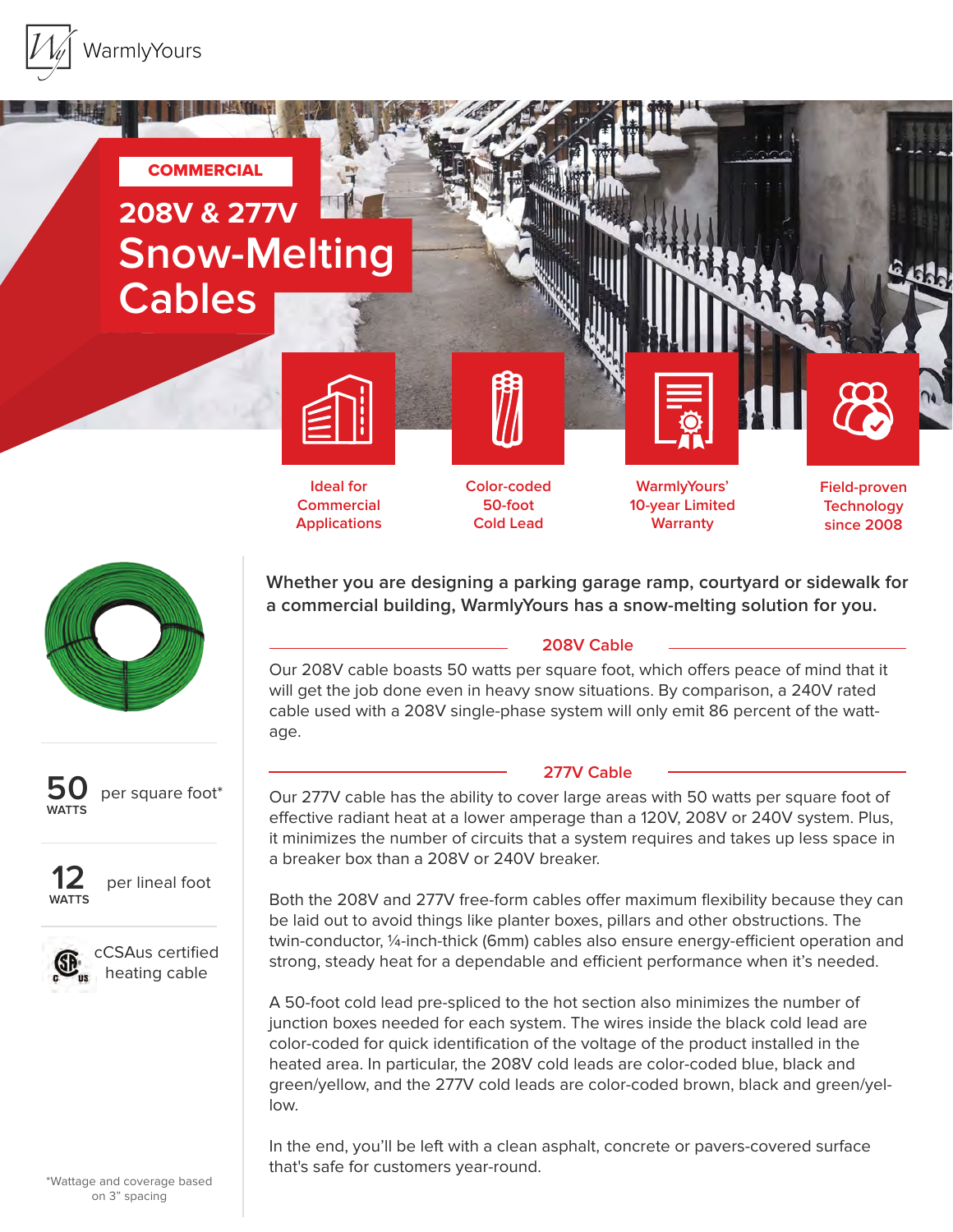



\*Coverage based on 3" spacing

## **208V Cable**

**Part No. Length in ft. (m) Coverage\* Watts Amps** WHCA-208-0100 100' (30.48m) 25 sq. ft. 1,200 5.8 WHCA-208-0200 200' (60.96m) 50 sq. ft. 2,400 2,400 11.6 WHCA-208-0377 377' (114.91m) 94.13 sq. ft. 4,500 4.500 21.7

## **277V Cable**

| Part No.      | Length in ft. (m) | Coverage*     | <b>Watts</b> | <b>Amps</b> |
|---------------|-------------------|---------------|--------------|-------------|
| WHCA-277-0100 | 100' (30.48m)     | 25 sq. ft.    | 1.200        | 4.4         |
| WHCA-277-0200 | 200' (60.96m)     | 50 sq. ft.    | 2,400        | 8.7         |
| WHCA-277-0377 | 377' (114.91m)    | 94.13 sq. ft. | 4,500        | 16.3        |
| WHCA-277-0502 | 502' (153.01m)    | 125.5 sq. ft. | 6,000        | 21.7        |